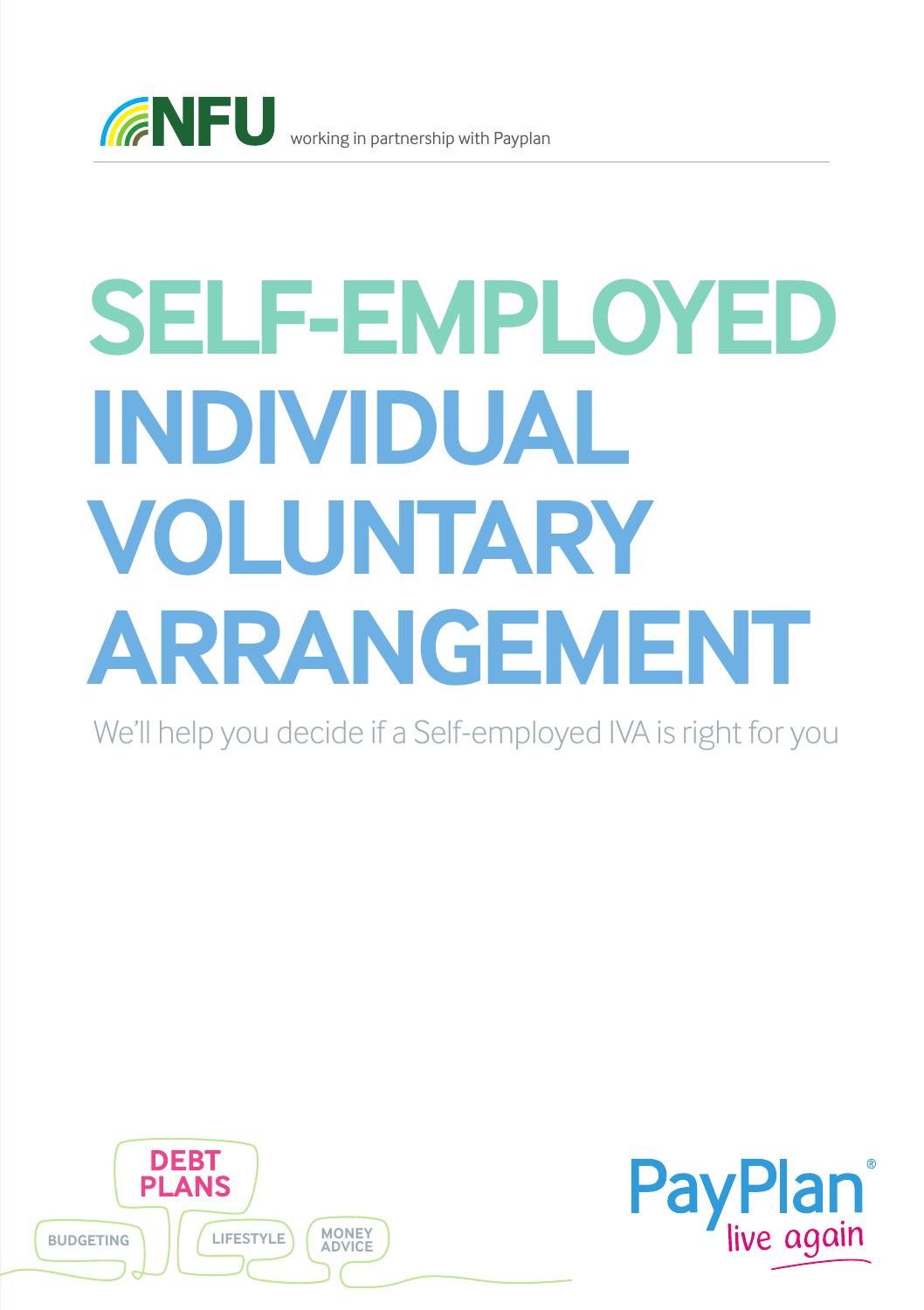## START **LIVING AGAIN**

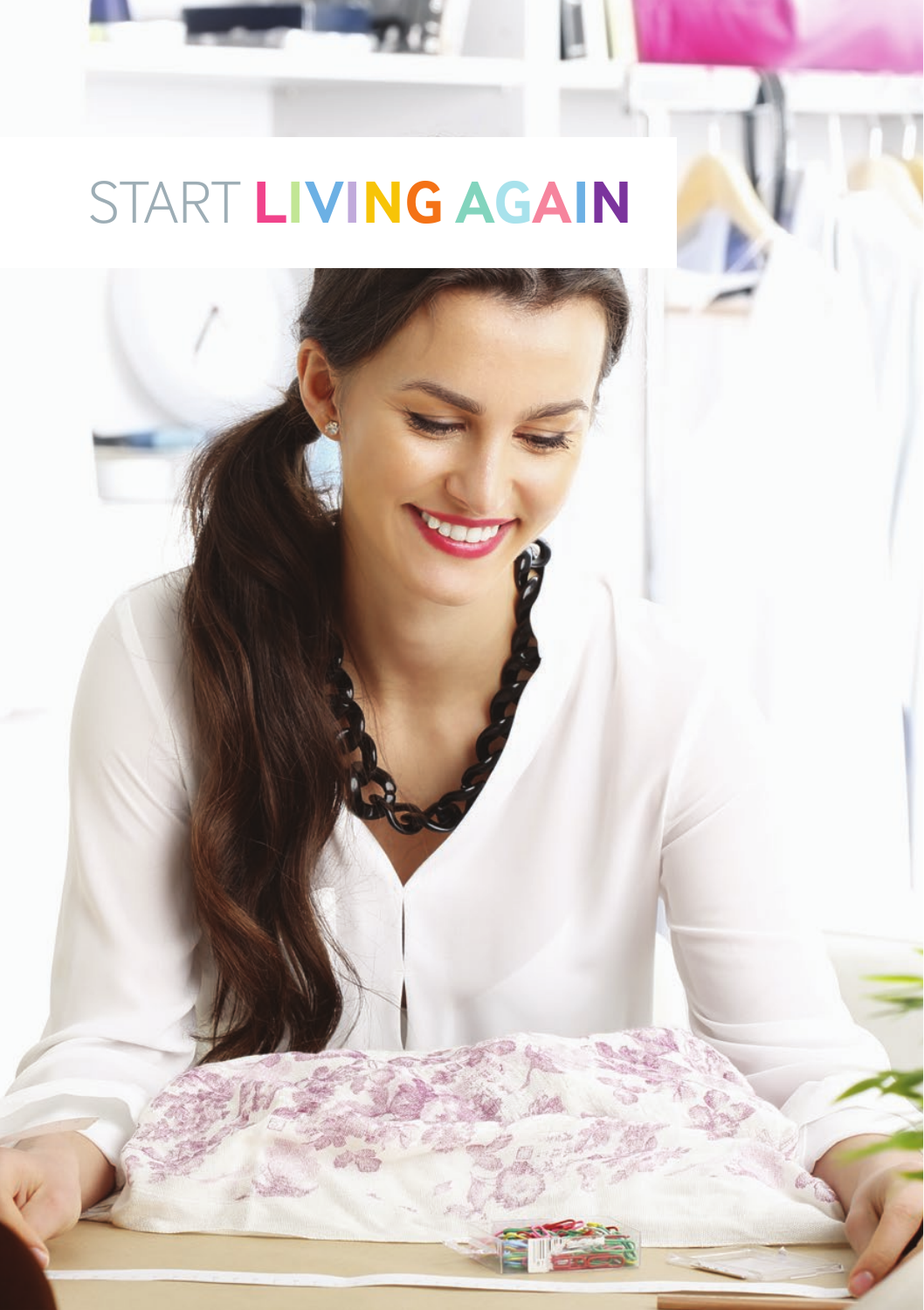#### **WELCOME TO PAYPLAN**

At PayPlan, we understand that living with debt whilst trying to run a business can be very difficult, but we're here to help. We're impartial and non-judgemental and we are committed to finding a debt solution that's right for you and your business.

As one of the UK's leading providers of debt advice, we offer a refreshing new approach to helping you manage your debt that allows you to regain control of your money, your business and ultimately your life.

We've spent over 20 years providing debt advice to people running a business. One of the most popular solutions is a Self-employed Individual Voluntary Arrangement (IVA). It's a realistic solution that can help to relieve your debt worries in an affordable way whilst leaving you free to run your business unrestricted.

### **HOW CAN A PAYPLAN SELF-EMPLOYED IVA HELP**

A Self-employed IVA is a less restrictive measure than bankruptcy as it allows you to have continued control of your business finances whilst giving you peace of mind and the opportunity of a more positive future – for yourself and your business.

It's a clear and straightforward way to clear your debt by making regular, affordable payments. A Self-employed IVA is a legally binding agreement between you and your creditors that can help you avoid bankruptcy and all of the unsettling consequences it brings.

Under the agreement, you take responsibility for paying off part of your debt over a fixed period (usually around five years). And, as long as you keep to your payment schedule and terms and conditions, your creditors agree to write off any outstanding debt upon successful completion of your Self-employed IVA. In fact, a Self-employed IVA can often settle a significant proportion of your unsecured debts while preventing further demands and threats from your creditors.

However, should your circumstances change significantly during your payment schedule – for example you receive a large sum of money through inheritance or successful business transactions – you would be expected to repay the total amount off in full.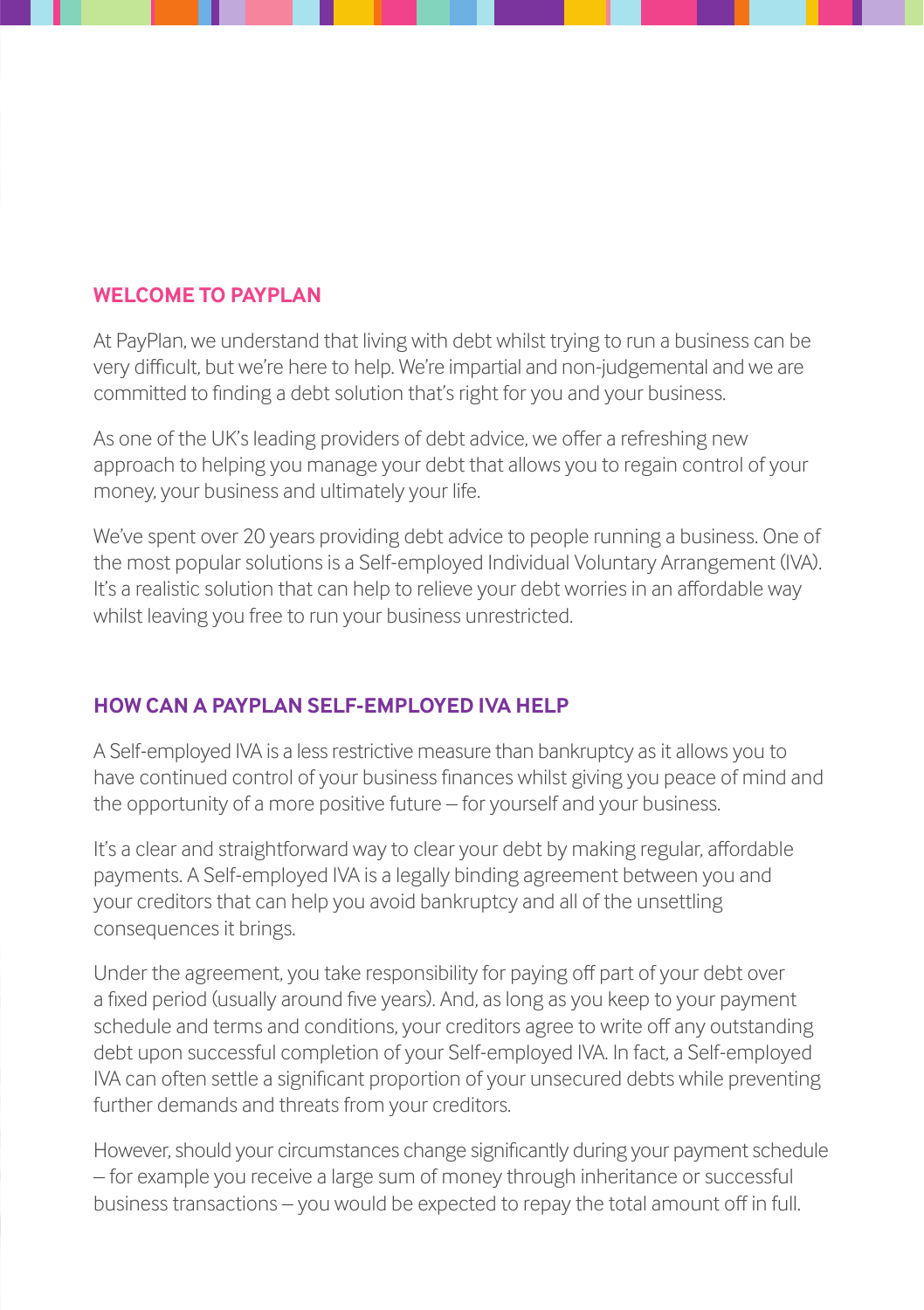### CHOOSING **WHAT YOU NEED**

#### **IS A SELF-EMPLOYED IVA RIGHT FOR ME?**

For many business people with personal debts, a Self-employed IVA is the preferred choice as it helps them avoid the very real threat of bankruptcy. It's a practical debt solution that helps you to manage your debt with far less worry or despair. And more importantly, a Self-employed IVA can enable you to carry on running your business while allowing you to enjoy living your life outside of work.

A Self-employed IVA is available to:

- Sole Traders
- Construction Industry Scheme (CIS) Workers
- Partnerships
- Limited Companies
- Buy-to-let landlords

To qualify for a Self-employed IVA, you must have a viable business with an unsecured debt of £7,000 or more. (Self-employed IVAs are not available in Scotland – please contact our debt advisers to find out about our alternative debt solutions for Scottish businesses.)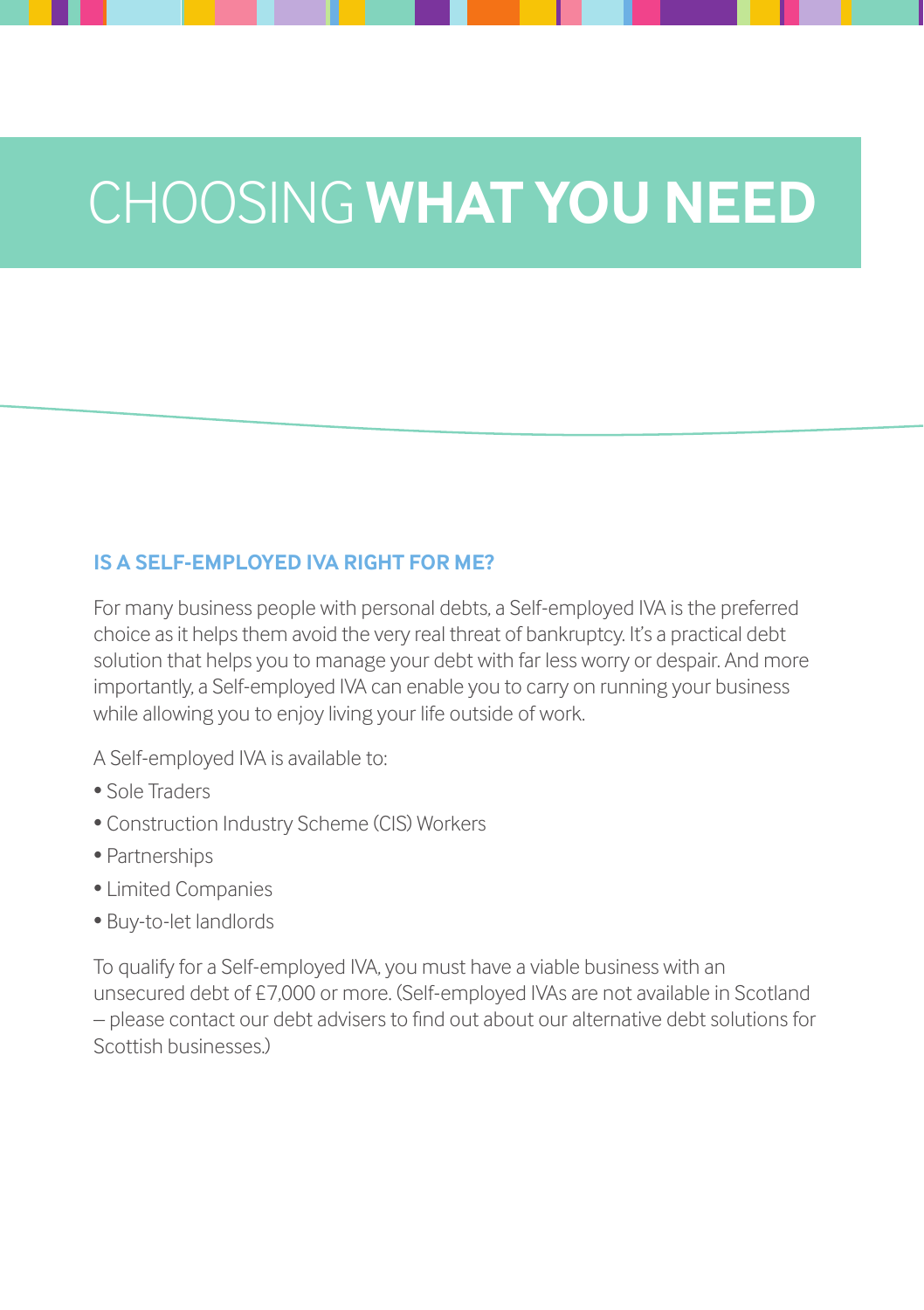

### **ANYTHING TO BE AWARE OF?**

At PayPlan, we believe that our clients should take responsibility for dealing with their debts, but we're always here to help should you need us. We'll give impartial advice from the outset and always ensure our clients fully understand the solutions that they choose. So, before entering into a Self-employed IVA, you must be aware of your obligations.

For instance, failure to maintain your agreed payment amounts, or not complying with the terms and conditions, could result in the failure of your IVA, after which, creditors could petition for your bankruptcy. In some cases, creditors may not approve a Self-employed IVA meaning you will need to consider a different, more restrictive debt solution.

In every instance, however, by entering a Self-employed IVA you will be added onto a public register and your credit rating, and as a consequence your business, could be adversely affected. There will be restrictions on your expenditure and you would be required to repay your debt in full should your financial circumstances change to allow it.

If you're a homeowner, you may be required to release equity from your property to pay off your debt. You should be aware that any re-mortgaging could attract higher interest rates than your current mortgage, and should a mortgage not be available to you, your Self-employed IVA may be extended by a further 12 months.

Within your Self-employed IVA, your monthly payments may be lower but your repayment period could be longer – this will depend on the percentage of your debt repayment that your creditors are willing to accept. And remember, it's only unsecured debts that can be included within an IVA, and some of your creditors may refuse the proposed terms.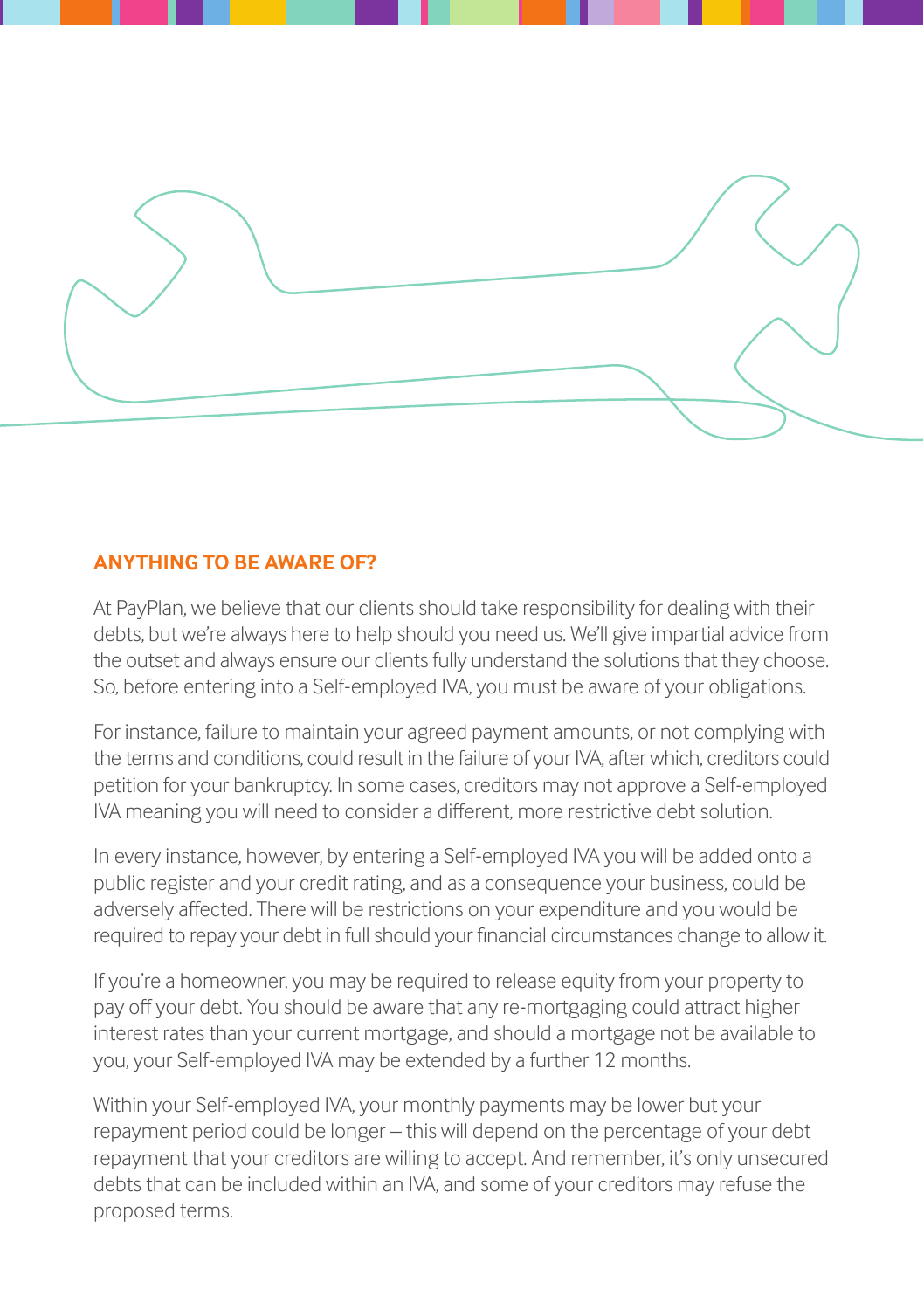# GET YOUR **FOCUS BACK**

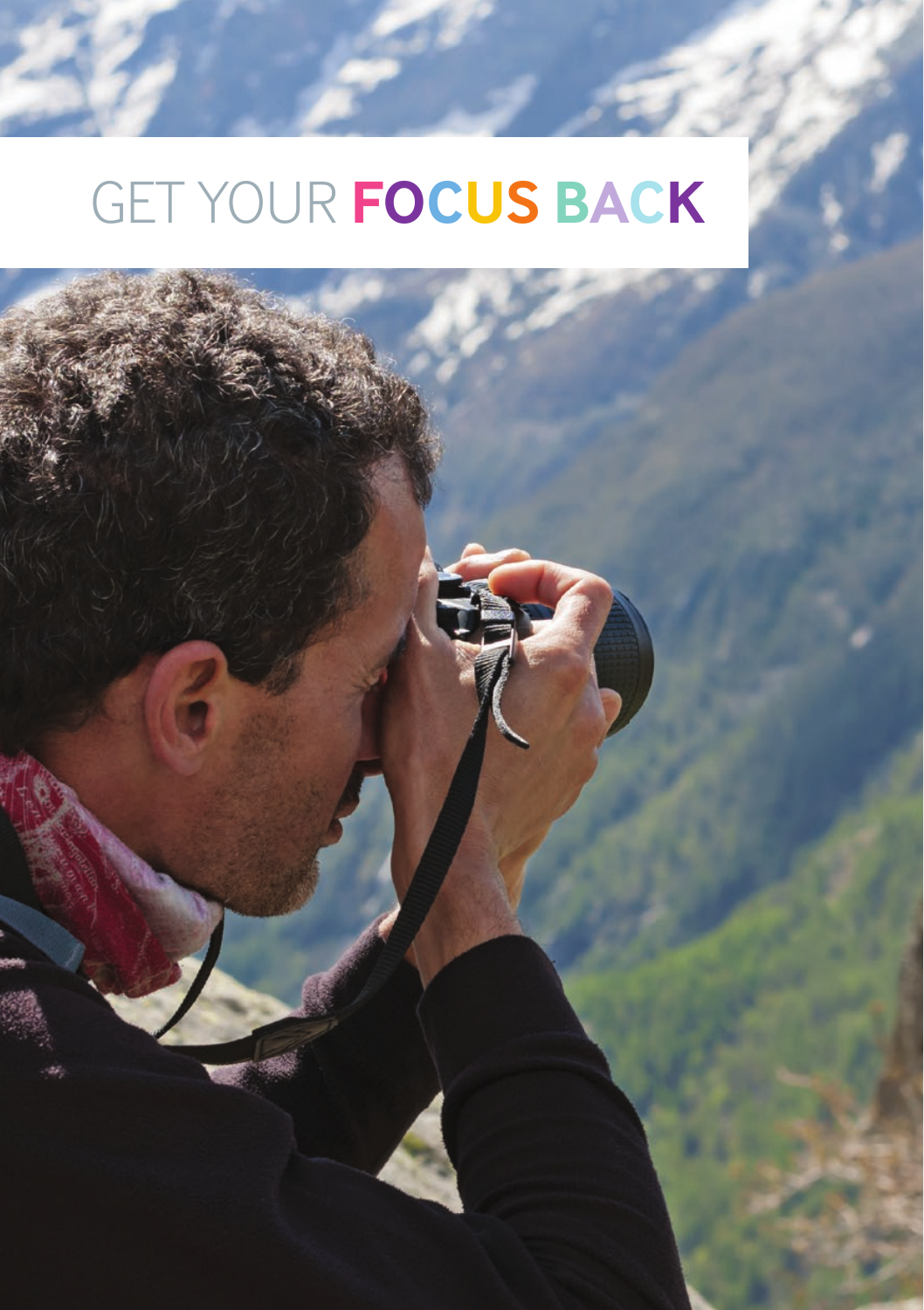#### **CHECK OUT YOUR OTHER OPTIONS**

Before embarking on a legally-binding Self-employed IVA, we advise all our business clients to speak to our financial experts first. They will be able to advise you on any other suitable options that may be available to you.

Our aim is to help you regain control of your business and your future. So we offer impartial advice at all times, take you through the pros and cons of each solution and explain the effects any decision you make may have on you, your business and your financial future.

#### **PAYPLAN HELPS RESOLVE BUSINESS DEBTS DIFFERENTLY**

Although debt has become an accepted part of life for many people in business, we don't believe it should rule your life. We aim to help our clients take control of their debts by giving them access to realistic solutions that can help them regain control of their money and their life.

Unlike most other debt management companies, PayPlan Bespoke Solutions don't charge any upfront fees for Self-employed IVAs. This is all thanks to their unique relationship with the credit industry.

If you think a Self-employed IVA could be the right solution for you, speak to one of our friendly, fully-trained advisers today by calling free on 0800 716 239. They'll be happy to give you confidential, no-obligation advice.